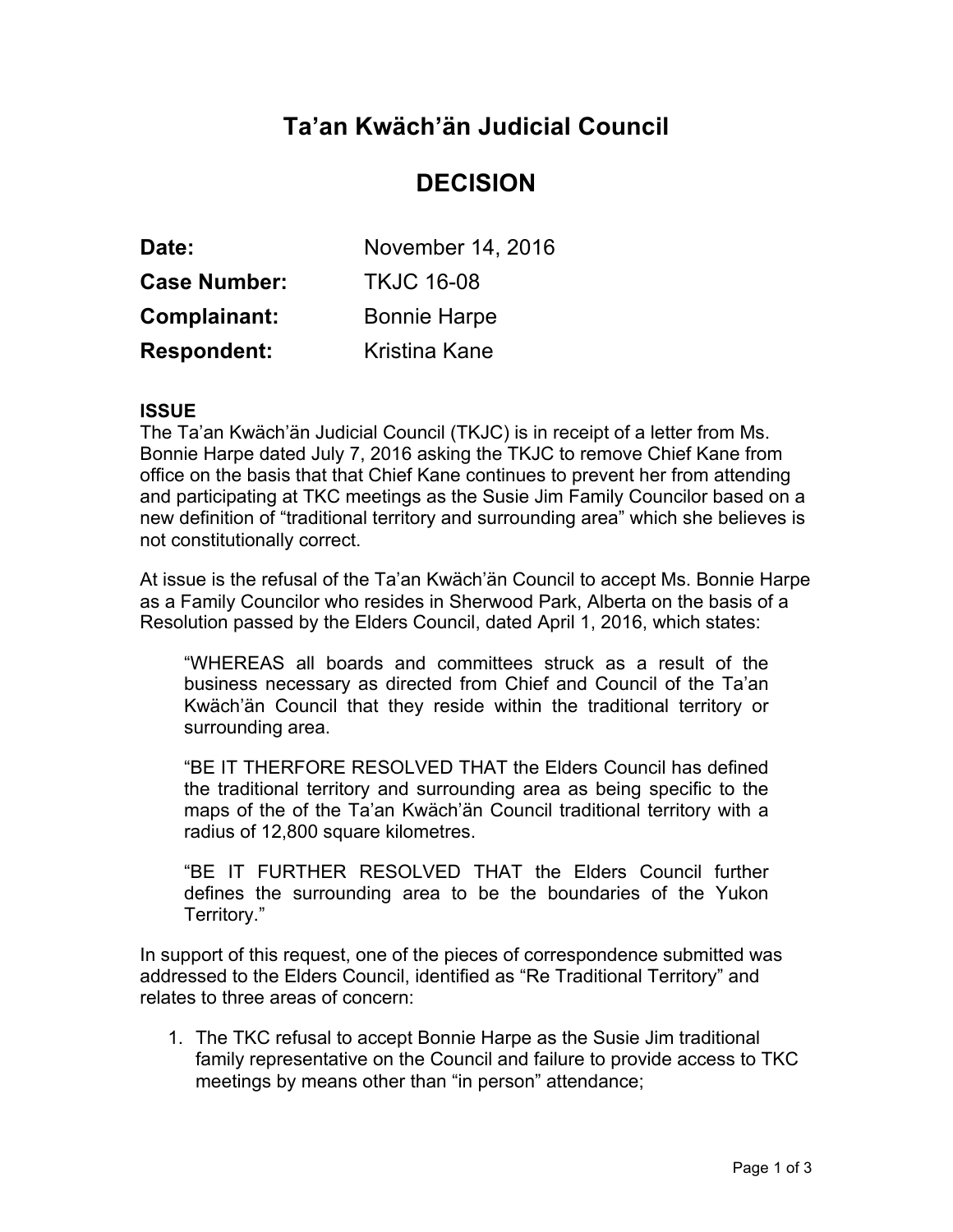- 2. The definition of "Traditional Territory and Surrounding Area" within the *Constitution* and its applicable meaning in regards to membership on the TKC was defined by the Elders Council by Resolution at the request of Chief Kane;
- 3. The actions of Chief Kane leading to the Elders' Resolution constitutes "compromising the dignity or effectiveness of that office" and she should be removed as Chief.

The TKJC closed the complaint from Chief Kane against Ms. Harpe as being ineligible to sit as Family Councilor for failure to respond to clarification requests from the TKJC. However, prior to closing the file, Harpe correspondence dated July 7, 2016 in response to the Kane complaint brought to the attention of the Ta'an Kwäch'än Judicial Council that a Resolution from the April 1, 2016 meeting of the Elder's Council has clarified and defined the limits of the traditional territory of the Ta'an Kwäch'än First Nation in order to more precisely address the eligibility question raised by Section 8.10 of the Ta'an Kwäch'än *Constitution*.

## **LEGAL FRAMEWORK**

A Family Councilor is defined in the *Constitution* as: "…the person identified by a Traditional Family pursuant to section 8.0 of this Constitution".

The *Constitution* states that a Family Councilor must be at least sixteen years of age and a Citizen of its Traditional Family and "Citizen" is defined as "a person enrolled as a citizen of the TKC pursuant to the citizenship code attached to this *Constitution*."

Further, at 8.10 the *Constitution* stipulates: "A Family Councilor, Chief and Deputy Chief must be resident within the traditional territory or surrounding area of the TKC during his or her term. A Family Councilor, Chief and Deputy Chief must resign his or her position if he or she relocates outside the traditional territory or surrounding area."

The definition of Traditional Territory has been set in the definitions of the Ta'an Kwäch'än legislation, specifically the *Elections Act* as "includes the geographic area within the Yukon identified in the final agreement as the Ta'an Kwäch'än Council traditional territory."

### **ANALYSIS**

The TKJC reviewed the April 1, 2016 Resolution by the Elders Council and finds it contains a number of errors in setting the definition of traditional territory and surrounding area as being "specific to the maps of the TKC traditional territory with a radius of 12,800 square kilometers". It does, however, go on to state a specific limitation to the definition of 'surrounding area: "BE IT FURTHER RESOLVED THAT the Elders Council further defines the surrounding area to be the boundaries of the Yukon Territory."